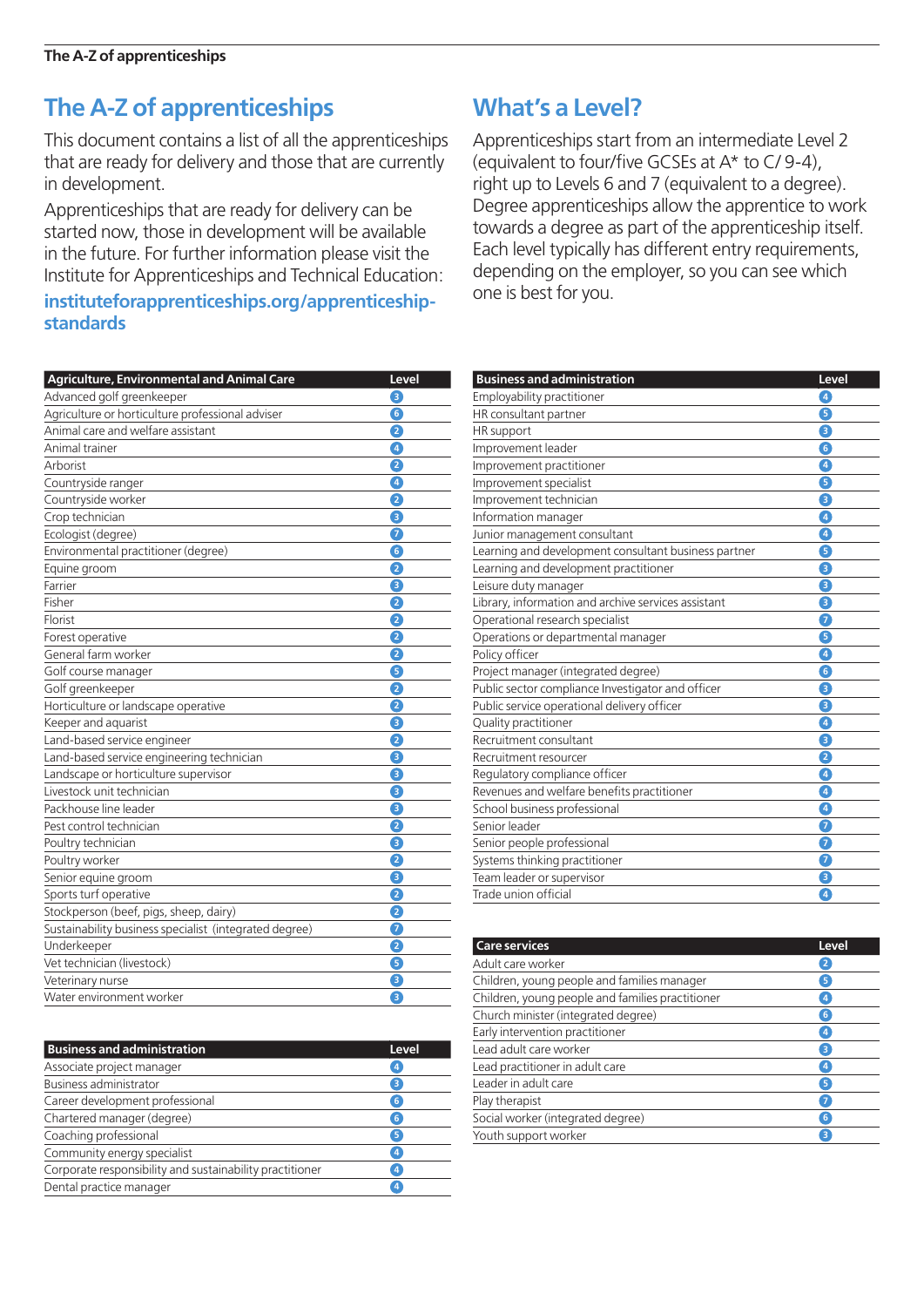| <b>Catering and hospitality</b> | Level          |
|---------------------------------|----------------|
| Baker                           | $\overline{2}$ |
| Chef de partie                  | 3              |
| Commis chef                     | 2              |
| Hospitality manager             | 4              |
| Hospitality supervisor          | 3              |
| Hospitality team member         | 2              |
| Maritime caterer                | $\overline{2}$ |
| Production chef                 | $\mathbf{2}$   |
| Senior culinary chef            | 4              |
| Senior production chef          | 3              |

| Construction                                                     | Level                                                    |
|------------------------------------------------------------------|----------------------------------------------------------|
| Acoustics technician                                             | $\left[ \begin{smallmatrix} 4 \end{smallmatrix} \right]$ |
| Advanced carpentry and joinery                                   | 6                                                        |
| Architect (integrated degree)                                    | 7                                                        |
| Architectural assistant (integrated degree)                      | 6                                                        |
| Asbestos analyst and surveyor                                    | 6                                                        |
| BEMS (building energy management systems) controls engineer      | $\boldsymbol{A}$                                         |
| <b>Bricklayer</b>                                                | 2                                                        |
| Building control surveyor (integrated degree)                    | G                                                        |
| Building services design engineer (degree)                       | 6                                                        |
| Building services design technician                              | з                                                        |
| Building services engineering craftsperson                       | 8                                                        |
| Building services engineering ductwork craftsperson              | 6                                                        |
| Building services engineering ductwork installer                 | 2                                                        |
| Building services engineering installer                          | $\mathbf e$                                              |
| Building services engineering service and maintenance engineer   | 8                                                        |
| Building services engineering site management (degree)           | 6                                                        |
| Building services engineering technician                         | $\bullet$                                                |
| Building services engineering ventilation hygiene technician     | 3                                                        |
| Carpentry and joinery                                            | 2                                                        |
| Chartered landscape professional                                 | $\bullet$                                                |
| Chartered surveyor (degree)                                      | G                                                        |
| Chartered town planner (degree)                                  | 7                                                        |
| Civil engineer (degree)                                          | 6                                                        |
| Civil engineering site management (degree)                       | G                                                        |
| Civil engineering technician                                     | 3                                                        |
| Commercial thermal insulation operative                          | 2                                                        |
| Construction assembly and installation operative                 | Q                                                        |
| Construction design and build technician                         | $\bullet$                                                |
| Construction plant operative                                     | 2                                                        |
| Construction quantity surveying technician                       | Ø                                                        |
| Construction quantity surveyor (degree)                          | 6                                                        |
| Construction site engineering technician                         | $\left  \bm{A} \right $                                  |
| Construction site management (degree)                            | G                                                        |
| Construction site supervisor                                     | 4                                                        |
| Curtain wall installer                                           | З                                                        |
| Demolition operative                                             | 2                                                        |
| Design and construction management (degree)                      | 6                                                        |
| Digital engineering technician                                   | 3                                                        |
| Dual fuel smart meter installer                                  | Q                                                        |
| Electrical, electronic product service and installation engineer | €                                                        |
| Engineering construction erector rigger                          | €                                                        |
| Engineering construction pipefitter                              | €                                                        |
| Facilities management supervisor                                 | €                                                        |
| Facilities manager                                               | ❹                                                        |
| Facilities services operative                                    | 0                                                        |
| Fall protection technician                                       | €                                                        |
| Fencing installer                                                | 0                                                        |
| Fenestration installer                                           | 0                                                        |
| Fire emergency and security systems technician                   | €                                                        |
| Fire safety engineer (degree)                                    | $\bullet$                                                |
| Floorlayer                                                       | 2                                                        |

| Construction                                                 | Level |
|--------------------------------------------------------------|-------|
| Formworker                                                   | 2     |
| Gas engineering operative                                    | 8     |
| Geospatial mapping and science specialist (degree)           | G     |
| Geospatial survey technician                                 | 8     |
| Groundworker                                                 | 2     |
| Highway electrical maintenance and installation operative    | 2     |
| Highways electrician or service operative                    | 6     |
| Highways maintenance skilled operative                       | 2     |
| Hire controller (plant, tools and equipment)                 | 2     |
| Industrial coatings applicator                               | 2     |
| Industrial thermal insulation technician                     | 8     |
| Installation electrician and maintenance electrician         | 8     |
| Interior systems installer                                   | 2     |
| Junior energy manager                                        | 8     |
| Land referencer                                              | A     |
| Landscape technician                                         | 8     |
| Lifting technician                                           | 2     |
| Mastic asphalter                                             | 2     |
| Military engineering construction technician                 | 6     |
| Painter and decorator                                        | 2     |
| Piling attendant                                             | Q     |
| Plasterer                                                    | 2     |
| Plumbing and domestic heating technician                     | 8     |
| Powered pedestrian door installer and service engineer       | 2     |
| Property maintenance operative                               | 2     |
| Refrigeration air conditioning and heat pump                 | 8     |
| engineering technician                                       |       |
| Road surfacing operative                                     | 2     |
| Roofer                                                       | 2     |
| Scaffolder                                                   | 2     |
| Senior and head of facilities management (integrated degree) | G     |
| Smart home technician                                        | 6     |
| Steel fixer                                                  | 2     |
| Stonemason                                                   | 2     |
| Structural steelwork erector                                 | 2     |
| Structural steelwork fabricator                              | 2     |
| Surveying technician                                         | 8     |
| Telecoms field operative                                     | 2     |
| Town planning assistant                                      | Ø     |
| Tramway construction operative                               | 2     |
| Tunnelling operative                                         | 2     |
| Wall and floor tiler                                         | 2     |
| Wireless communications rigger                               | 2     |

| <b>Creative and design</b>                               | Level                        |
|----------------------------------------------------------|------------------------------|
| Archaeological specialist (degree)                       | 7                            |
| Archaeological technician                                | $\left\lceil 3 \right\rceil$ |
| Assistant puppet maker                                   | З                            |
| Assistant recording technician                           | $\overline{4}$               |
| Assistant technical director (visual effects)            | $\overline{4}$               |
| Bespoke furniture maker                                  | 3                            |
| Bespoke Saddler                                          | 3                            |
| Bespoke tailor and cutter                                | 5                            |
| Blacksmith                                               | З                            |
| Bookbinder                                               | $\mathbf{Z}$                 |
| Broadcast and media systems engineer (integrated degree) | $6^{\circ}$                  |
| Broadcast and media systems technical operator           | 3                            |
| Broadcast and media systems technician                   | 5                            |
| Broadcast production assistant                           | 3                            |
| Camera prep technician                                   | 3                            |
| Clock maker                                              | $\mathbf{B}$                 |
| Costume performance technician                           | З                            |
| Creative industries production manager                   | $\overline{7}$               |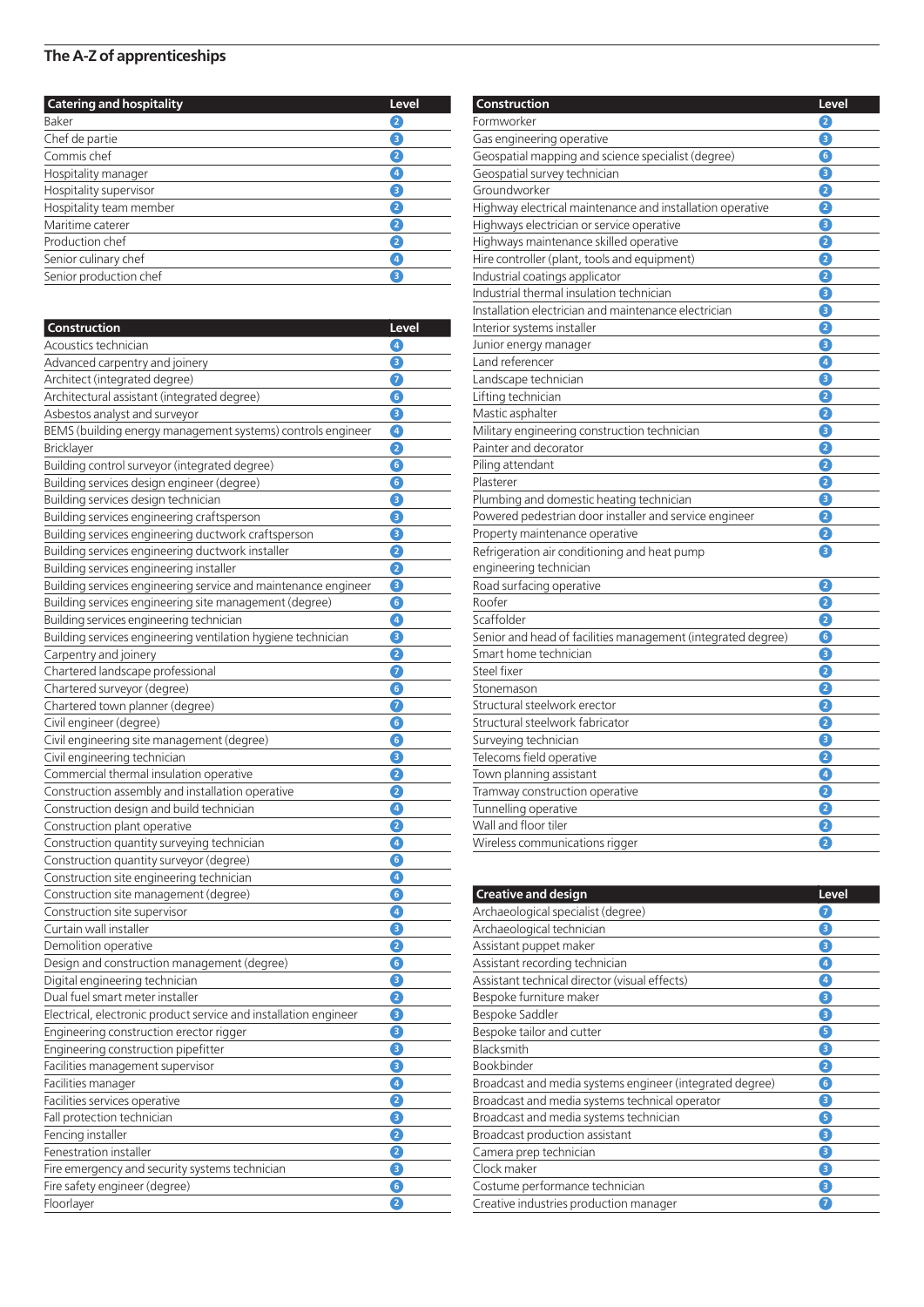| <b>Creative and design</b>                                | Level     |
|-----------------------------------------------------------|-----------|
| Archaeological specialist (degree)                        | 6         |
| Archaeological technician                                 | 8         |
| Assistant puppet maker                                    | 3         |
| Assistant recording technician                            | 0         |
| Assistant technical director (visual effects)             | $\bullet$ |
| Bespoke furniture maker                                   | 8         |
| Bespoke Saddler                                           | 6         |
| Bespoke tailor and cutter                                 | ❺         |
| Blacksmith                                                | €         |
| <b>Bookbinder</b>                                         | 2         |
| Broadcast and media systems engineer (integrated degree)  | G         |
| Broadcast and media systems technical operator            | 6         |
| Broadcast and media systems technician                    | 6         |
| Broadcast production assistant                            | 8         |
| Camera prep technician                                    | 6         |
| Clock maker                                               | €         |
| Costume performance technician                            | 8         |
| Creative industries production manager                    | 0         |
| Creative venue technician                                 | 6         |
| Cultural heritage conservation technician                 | 0         |
| Cultural heritage conservator (degree)                    | 7         |
| Cultural learning and participation officer               | 8         |
| Curator                                                   | 0         |
| <b>Fashion studio assistant</b>                           | €         |
| Garment maker                                             | 6         |
| Historic environment advice assistant                     | $\bullet$ |
| <b>Historic Environment Advisor</b>                       | 0         |
| Jewellery, silversmithing, and allied trades professional | 8         |
| Junior 2D artist (visual effects)                         | 4         |
| Junior advertising creative                               | 8         |
| Junior animator                                           | 4         |
| Junior content producer                                   | €         |
| Junior journalist                                         | 8         |
| Junior vfx artist (generalist)                            | $\bullet$ |

| <b>Digital</b>                                                    | Level              |
|-------------------------------------------------------------------|--------------------|
| Artificial intelligence (AI) data specialist                      | 7                  |
| <b>Business analyst</b>                                           | $\overline{4}$     |
| Creative digital design professional (integrated degree)          | $\left[ 6\right]$  |
| Cyber intrusion analyst                                           | $\boxed{4}$        |
| Cyber security technical professional (integrated degree)         | 6                  |
| Cyber security technician                                         | ß                  |
| Cyber security technologist                                       | 4                  |
| Cyber security technologist (2021)                                | $\bullet$          |
| Data analyst                                                      | $\left[ 4 \right]$ |
| Data scientist (integrated degree)                                | $\epsilon$         |
| Data technician                                                   | 3                  |
| DevOps engineer                                                   | $\boxed{4}$        |
| Digital accessibility specialist                                  | $\boxed{4}$        |
| Digital and technology solutions professional (integrated degree) | 6                  |
| Digital and technology solutions specialist (integrated degree)   | 7                  |
| Digital community manager                                         | 4                  |
| Digital support technician                                        | Θ                  |
| Digital user experience (UX) professional (integrated degree)     | 6                  |
| Information communications technician                             | 3                  |
| Infrastructure technician                                         | 8                  |
| IT solutions technician                                           | 3                  |
| Network cable installer                                           | 8                  |
| Network engineer                                                  | $\boxed{4}$        |
| Radio network technician                                          | 3                  |
| Software developer                                                | $\left[ 4 \right]$ |
| Software development technician                                   | Θ                  |
| Software tester                                                   | 4                  |
| Unified communications technician                                 | 3                  |
| Unified communications trouble shooter                            | $\boxed{4}$        |

| <b>Education and childcare</b>                                                    | Level          |
|-----------------------------------------------------------------------------------|----------------|
| Academic professional                                                             |                |
| Assessor coach                                                                    | $\overline{4}$ |
| Early years educator                                                              | 3              |
| Early years practitioner                                                          | $\overline{2}$ |
| Education technician (he assistant technician and<br>simulation-based technician) | 3              |
| Learning and skills teacher                                                       | 5              |
| Learning mentor                                                                   | 3              |
| Teacher                                                                           | 6              |
| Teaching assistant                                                                | 3              |

 $\overline{\phantom{a}}$ 

| <b>Engineering and manufacturing</b>                         | Level          |
|--------------------------------------------------------------|----------------|
| Abattoir worker                                              | 2              |
| Accident repair technician                                   | Θ              |
| Advanced baker                                               | 6              |
| Advanced dairy technologist                                  | 6              |
| Advanced furniture CNC technician                            | G              |
| Advanced upholsterer                                         | Θ              |
| Aerospace engineer (degree)                                  | G              |
| Aerospace software development engineer (degree)             | G              |
| Aircraft certifying technician                               | $\overline{A}$ |
| Asset manager                                                | Ø              |
| Autocare technician                                          | Q              |
| Automation and controls engineering technician               | Ø              |
| Automotive glazing technician                                | 8              |
| Aviation maintenance mechanic (military)                     | 2              |
| Bicycle mechanic                                             | 2              |
| Boatbuilder                                                  | €              |
| Brewer                                                       | $\bullet$      |
| Bus and coach engineering technician                         | €              |
| Commercial catering equipment technician                     | B              |
| Composites technician                                        | €              |
| Compressed air and vacuum technician                         | 8              |
| Construction equipment maintenance mechanic                  | 2              |
| Control technical support engineer                           | G              |
| Drinks dispense technician                                   | 8              |
| Electrical or electronic technical support engineer (degree) | G              |
| Electrical power networks engineer                           | Ø              |
| Electrical power protection and plant commissioning engineer | Œ              |
| Electro-mechanical engineer                                  | G              |
| Electronic systems principal engineer                        | 0              |
| Embedded electronic systems design and development engineer  | G              |
| (degree)                                                     |                |
| Engineer surveyor                                            | Ø              |
| Engineering design and draughtsperson                        | З              |
| Engineering fitter                                           | 8              |
| Engineering manufacturing technician                         | Ø              |
| Engineering operative                                        | Q              |
| Engineering technician                                       | €              |
| Fashion and textiles pattern cutter                          | 8              |
| Fashion and textiles product technologist                    | Ø              |
| Fenestration fabricator                                      | 2.             |
| Fitted furniture design technician                           | €              |
| Food and drink advanced engineer (integrated degree)         | $\bullet$      |
| Food and drink advanced process operator                     | €              |
| Food and drink engineer                                      | 6              |
| Food and drink maintenance engineer                          | €              |
| Food and drink process operator                              | 0              |
| Footwear manufacturer                                        | 2              |
| Furniture manufacturer                                       | Ø              |
| Gas network craftsperson                                     | €              |
| Gas network operative                                        | Ø              |
| General welder (arc processes)                               | 0              |
| Healthcare engineering specialist technician                 | 6              |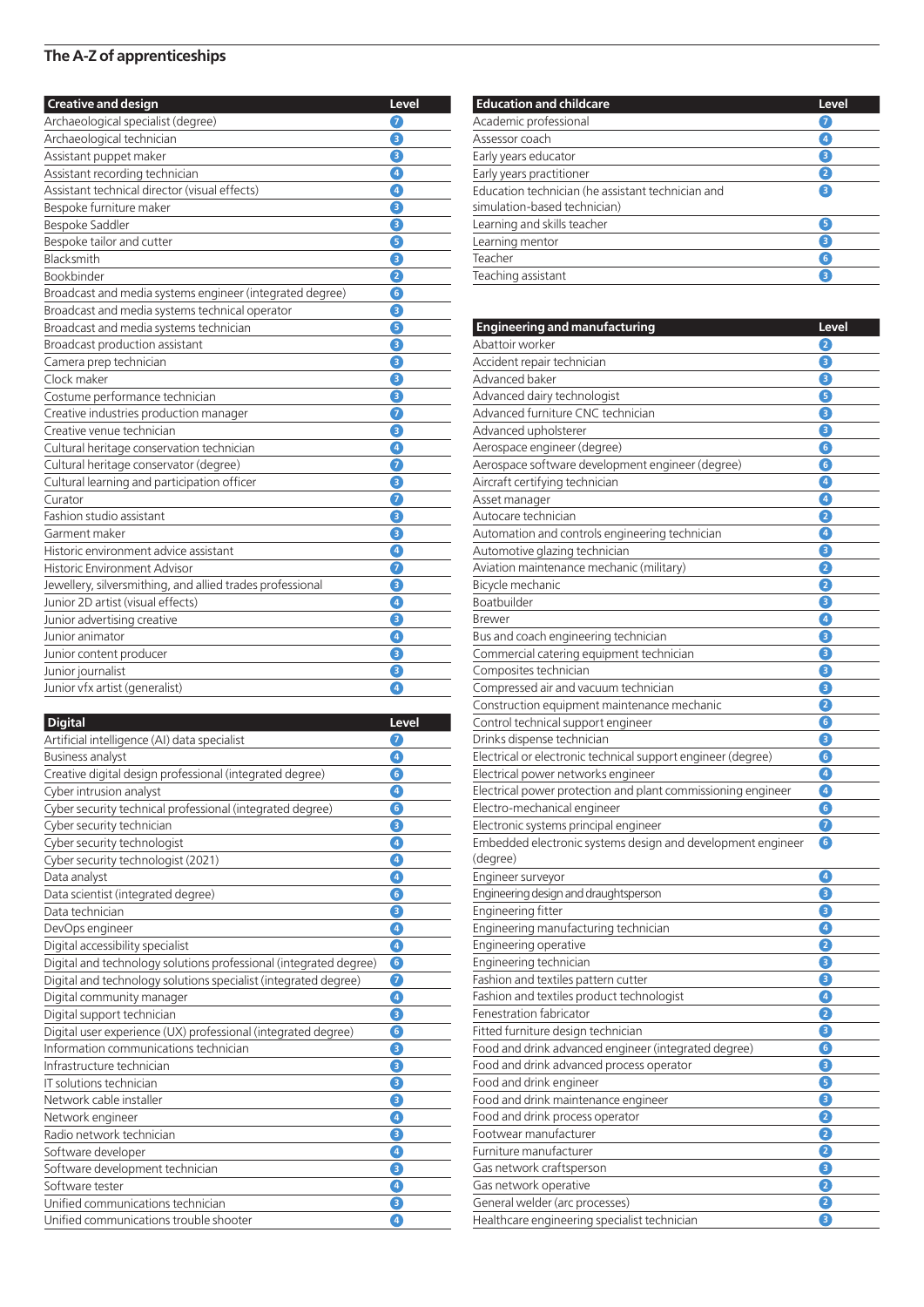| <b>Engineering and manufacturing</b>                                                                               | Level       |
|--------------------------------------------------------------------------------------------------------------------|-------------|
| Heavy vehicle service and maintenance technician                                                                   | 8           |
| Heritage engineering technician                                                                                    | З           |
| High speed rail and infrastructure technician                                                                      | $\bullet$   |
| Knitted product manufacturing technician                                                                           | 8           |
| Lean manufacturing operative                                                                                       | 2           |
| Lift and escalator electromechanic                                                                                 | 8           |
| Lift truck and powered access engineering technician                                                               | B           |
| Maintenance and operations engineering technician                                                                  | З           |
| Manufacturing engineer (degree)                                                                                    | 6           |
| Manufacturing manager (integrated degree)                                                                          | 6           |
| Marine electrician                                                                                                 | 8           |
| Marine engineer                                                                                                    | 6           |
| Marine surveyor (degree)                                                                                           | G           |
| Marine technical superintendent (degree)                                                                           | 6           |
| Maritime mechanical and electrical mechanic                                                                        | 2           |
| Material cutter                                                                                                    | 2           |
| Materials process engineer (degree)                                                                                | 7           |
| Materials science technologist (degree)                                                                            | 6           |
| Metal casting, foundry and patternmaking technician<br>Metal fabricator                                            | 6<br>6      |
|                                                                                                                    | 2           |
| Metal recycling general operative                                                                                  | 6           |
| Metal recycling technical manager (MRTM)                                                                           | $\mathbf e$ |
| Mineral and construction product sampling and testing operations                                                   | 2           |
| Mineral processing mobile and static plant operator                                                                | 2           |
| Mineral processing weighbridge operator<br>Mineral products technician                                             | G           |
|                                                                                                                    | B           |
| Motor vehicle service and maintenance technician (light vehicle)<br>Motorcycle technician (repair and maintenance) | 8           |
| New furniture product developer                                                                                    | 6           |
| Non-destructive testing (NDT) operator                                                                             | 2           |
| Non-destructive testing engineer (degree)                                                                          | G           |
| Non-destructive testing engineering technician                                                                     | €           |
| Nuclear health physics monitor                                                                                     | 2           |
| Nuclear operative                                                                                                  | 2           |
| Nuclear reactor desk engineer                                                                                      | G           |
| Nuclear scientist and nuclear engineer (integrated degree)                                                         | G           |
| Nuclear technician                                                                                                 | G           |
| Nuclear welding inspection technician                                                                              | Ø           |
| Ordnance munitions and explosives (OME) professional                                                               | G           |
| (integrated degree)                                                                                                |             |
| Ordnance munitions and explosives specialist (integrated degree)                                                   | 0           |
| Ordnance munitions explosives technician                                                                           | $\bullet$   |
| Packaging professional (integrated degree)                                                                         | 6           |
| Papermaker                                                                                                         | 8           |
| Pipe welder                                                                                                        | 6           |
| Plate welder                                                                                                       | €           |
| Post graduate engineer                                                                                             | 0           |
| Power and propulsion gas turbine engineer                                                                          | 0           |
| Power engineer (integrated degree)                                                                                 | 0           |
| Power network craftsperson                                                                                         | 6           |
| Print technician                                                                                                   | €           |
| Process automation engineer (degree)                                                                               | 0           |
| Process leader                                                                                                     | $\bullet$   |
| Product design and development engineer (degree)                                                                   | G           |
| Project controls technician                                                                                        | 8           |
| Propulsion technician                                                                                              | Ø           |
| Rail and rail systems engineer                                                                                     | 6           |
| Rail and rail systems principal engineer (integrated degree)                                                       | 0           |
| Rail and rail systems senior engineer (integrated degree)                                                          | G           |
| Rail engineering advanced technician                                                                               | Ø           |
| Rail engineering operative                                                                                         | 2           |
| Rail engineering technician                                                                                        | 8           |
| Railway engineering design technician                                                                              | €           |
| Risk and safety management professional (degree)                                                                   | 0           |
| Road transport engineering manager                                                                                 | A           |

| <b>Engineering and manufacturing</b>                             | Level |
|------------------------------------------------------------------|-------|
| Science industry maintenance technician                          | 8     |
| Science industry process and plant engineer (degree)             | 6     |
| Science manufacturing process operative                          | 0     |
| Science manufacturing technician                                 | €     |
| Sewing machinist                                                 | 2     |
| Signage technician                                               | €     |
| Space engineering technician                                     | Ø     |
| Specialist tyre operative                                        | 0     |
| Stairlift, platform lift, service lift electromechanic           | 2     |
| Survival equipment fitter                                        | €     |
| Systems engineer (degree)                                        | 0     |
| Technical dyer and colourist                                     | 4     |
| Textile care operative                                           | 2     |
| Textile manufacturing operative                                  | 0     |
| Textile technical specialist                                     | Ø     |
| Through life engineering services specialist (integrated degree) | 0     |
| Tool process design engineer                                     | 0     |
| Utilities engineering technician                                 | €     |
| Vehicle damage assessor                                          | 4     |
| Vehicle damage mechanical, electrical and trim (MET) technician  | €     |
| Vehicle damage paint technician                                  | 8     |
| Vehicle damage panel technician                                  | €     |
| Water network operative                                          | 0     |
| Water process operative                                          | 2     |
| Water process technician                                         | €     |
| Water treatment technician                                       | €     |
| Wood product manufacturing operative                             | 2     |

| <b>Hair and beauty</b>                  | Level        |
|-----------------------------------------|--------------|
| Advanced and creative hair professional | з            |
| Advanced beauty therapist               | з            |
| Beauty and make up consultant           | $\mathbf{Z}$ |
| Beauty therapist                        | $\mathbf{2}$ |
| Hair professional                       | $\mathbf{2}$ |
| Nail services technician                | $\mathbf{z}$ |
| Wellbeing and holistic therapist        | 3            |

| <b>Health and science</b>                                   | Level             |
|-------------------------------------------------------------|-------------------|
| Advanced clinical practitioner (integrated degree)          | 0                 |
| Advanced forensic practitioner (custody or sexual offence)  | 2                 |
| Ambulance support worker (emergency, urgent and non-urgent) | 8                 |
| Animal technologist                                         | €                 |
| Arts therapist (degree)                                     | 7                 |
| Associate ambulance practitioner                            | 4                 |
| Associate continuing healthcare practitioner                | 6                 |
| Bioinformatics scientist (degree)                           | 7                 |
| Clinical associate in psychology (CAP) (integrated degree)  | 0                 |
| Clinical coder                                              | €                 |
| Clinical dental technician (integrated)                     | 6                 |
| Clinical pharmacology scientist (integrated degree)         | 7                 |
| Clinical scientist                                          | 2                 |
| Clinical trials specialist (degree)                         | 6                 |
| Community activator coach                                   | 2                 |
| Community sport and health officer                          | 8                 |
| Dental nurse (integrated)                                   | 8                 |
| Dental technician (integrated)                              | 0                 |
| Diagnostic radiographer (integrated degree)                 | 6                 |
| District nurse                                              | 2                 |
| Enhanced clinical practitioner                              | $\epsilon$        |
| Environmental health practitioner (integrated degree)       | $\left[ 6\right]$ |
| Food industry technical professional (integrated degree)    | 6                 |
| Food technologist                                           | 8                 |
| Forensic collision investigator (integrated degree)         | 6                 |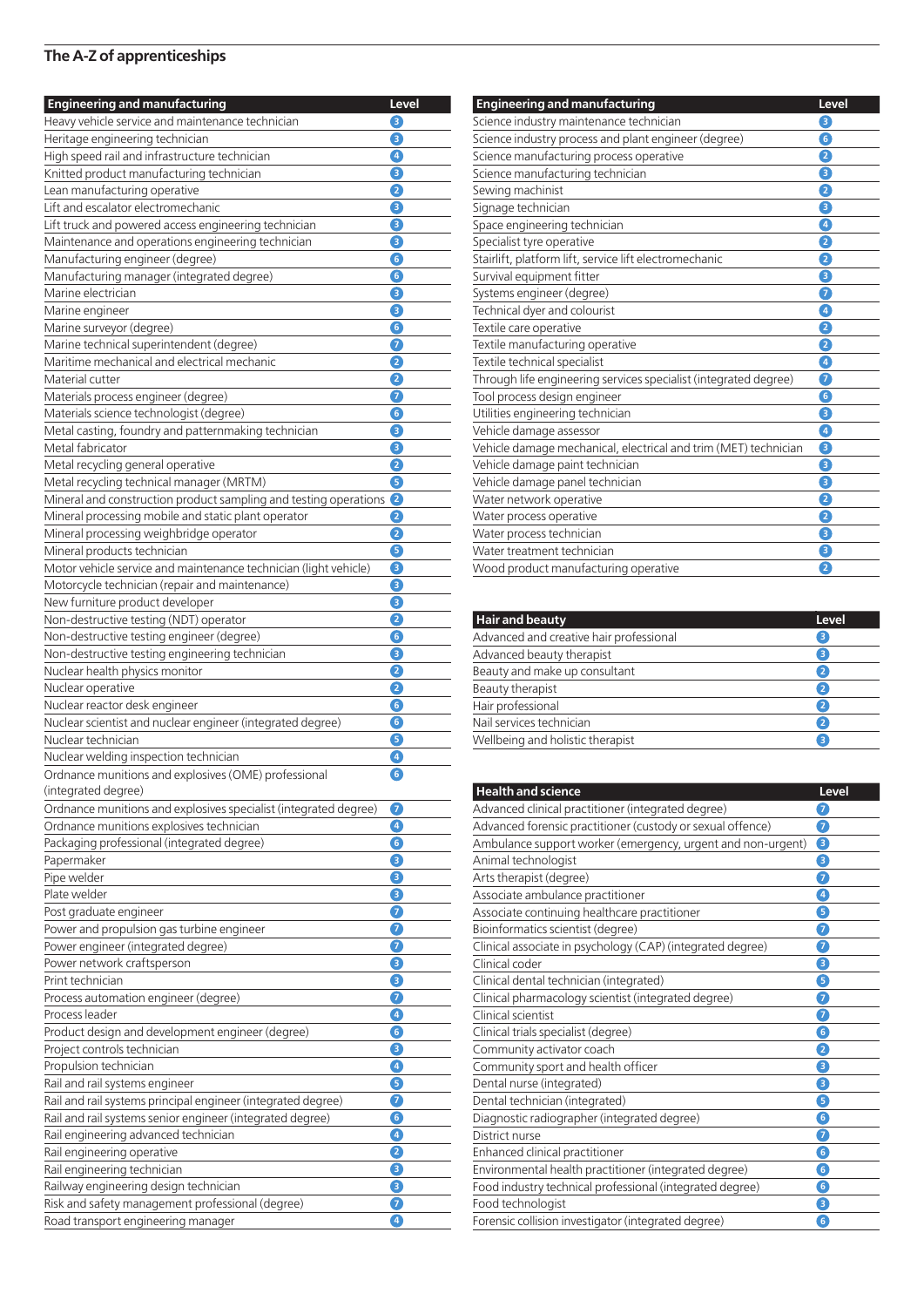| <b>Health and science</b>                             | Level     |
|-------------------------------------------------------|-----------|
| Health and care intelligence specialist               | 7         |
| Health play specialist                                | G         |
| Healthcare assistant practitioner                     | G         |
| Healthcare cleaning operative                         | 2         |
| Healthcare science assistant                          | 2         |
| Healthcare science associate                          | Ø         |
| Healthcare science practitioner (integrated degree)   | 6         |
| Healthcare support worker                             | 2         |
| Hearing aid dispenser                                 | 6         |
| Hygiene specialist                                    | O         |
| Laboratory scientist (degree)                         | 6         |
| Laboratory technician                                 | Θ         |
| Leisure team member                                   | 2         |
| Mammography associate                                 | $\bullet$ |
| Metrology technician                                  | 8         |
| Midwife (2019 NMC standards) (Integrated degree)      | G         |
| Midwife (degree)                                      | 6         |
| Nursing associate (NMC 2018)                          | G         |
| Occupational therapist (integrated degree)            | 6         |
| Operating department practitioner (integrated degree) | 6         |
| Optical assistant                                     | 2         |
| Oral health practitioner                              | $\bullet$ |
| Orthodontic therapist (integrated)                    | O         |
| Outdoor activity instructor                           | Θ         |
| Paramedic (integrated degree)                         | 6         |
| Personal trainer                                      | €         |
| Pharmacy services assistant                           | 2         |
| Pharmacy technician (integrated)                      | 6         |
| Physician associate (degree)                          | 6         |
| Physiotherapist (integrated degree)                   | G         |
| Podiatrist (integrated degree)                        | 6         |
| Prosthetic and orthotic technician                    | 6         |
| Prosthetist and orthotist (integrated degree)         | G         |
| Psychological wellbeing practitioner                  | G         |
| Public health practitioner (integrated degree)        | G         |
| Registered nurse - degree (NMC 2010)                  | G         |
| Registered nurse degree (NMC 2018)                    | 6         |
| Regulatory affairs specialist                         | 7         |
| Rehabilitation worker (visual impairment)             | G         |
| Research scientist                                    | J         |
| Senior healthcare support worker                      | €         |
| Senior metrology technician                           | ❺         |
| Sonographer (integrated degree)                       | G         |
| Specialist community public health nurse              | 0         |
| Speech and language therapist (integrated degree)     | G         |
| Sporting excellence professional                      | €         |
| Sports coach                                          | 4         |
| Technician scientist                                  | ❺         |
| Therapeutic radiographer (integrated degree)          | ❻         |

| Legal, finance and accounting                             | Level          |
|-----------------------------------------------------------|----------------|
| Accountancy or taxation professional                      | $\overline{7}$ |
| Accounts or finance assistant                             | $\overline{2}$ |
| Actuarial technician                                      | 4              |
| Actuary                                                   | $\overline{7}$ |
| Advanced credit controller and debt collection specialist | 3              |
| Assistant accountant                                      | 3              |
| Chartered legal executive                                 | 6 <sup>7</sup> |
| Compliance and risk officer                               | 3              |
| Conveyancing technician                                   | 4              |
| Credit controller and collector                           | $\overline{2}$ |
| Debt adviser                                              | 3              |

| Legal, finance and accounting                         | Level                   |
|-------------------------------------------------------|-------------------------|
| Financial adviser                                     | $\left( 4\right)$       |
| Financial services administrator                      | 8                       |
| Financial services customer adviser                   | 2                       |
| Financial services professional                       | 6                       |
| Insurance practitioner                                | Θ                       |
| Insurance professional                                | 0                       |
| Internal audit practitioner                           | $\sqrt{4}$              |
| Internal audit professional                           | 7                       |
| Investment operations administrator                   | 2                       |
| Investment operations specialist                      | $\overline{4}$          |
| Investment operations technician                      | €                       |
| Licensed conveyancer                                  | G                       |
| Mortgage adviser                                      | 3                       |
| Motor finance specialist                              | 8                       |
| Paralegal                                             | 3                       |
| Paraplanner                                           | 4                       |
| Payroll administrator                                 | €                       |
| Payroll assistant manager                             | 6                       |
| Probate technician                                    | $\bullet$               |
| Professional accounting or taxation technician        | 4                       |
| Professional economist (integrated degree)            | $\overline{\mathbf{6}}$ |
| Senior compliance and risk specialist                 | $\overline{6}$          |
| Senior financial services customer adviser            | 8                       |
| Senior insurance professional                         | 6                       |
| Senior investment and commercial banking professional | 7                       |
| Senior professional economist (integrated degree)     | 0                       |
| Solicitor                                             | 7                       |
| Workplace pensions (administrator or consultant)      | Ō                       |

| <b>Protective services</b>                                 | <b>Level</b>                |
|------------------------------------------------------------|-----------------------------|
| Anti-social behaviour and community safety officer         | $\left  \mathbf{4} \right $ |
| Business fire safety advisor                               | 3                           |
| Community safety advisor                                   | З                           |
| Counter fraud investigator                                 | $\overline{4}$              |
| Custody and detention officer                              | З                           |
| Emergency service contact handling                         | 8                           |
| Fire safety inspector                                      | $\overline{A}$              |
| HM forces serviceperson (public services)                  | 2                           |
| Intelligence analyst                                       | $\overline{A}$              |
| Non home office police officer                             | 4                           |
| Operational firefighter                                    | З                           |
| Police community support officer                           | $\boxed{4}$                 |
| Police constable (integrated degree)                       | $\boxed{6}$                 |
| Probation officer                                          | $\bullet$                   |
| Probation services practitioner                            | З                           |
| Safety, health and environment technician                  | 3                           |
| Security first line manager                                | 3                           |
| Serious and complex crime investigator (integrated degree) | $\ddot{\bullet}$            |
| Specialist rescue operative                                | $\overline{\mathbf{4}}$     |
| Youth justice practitioner                                 | 5                           |

| Sales, marketing and procurement                                                      | <b>Level</b>   |
|---------------------------------------------------------------------------------------|----------------|
| Advanced butcher                                                                      | З              |
| Advertising and media executive                                                       | 3              |
| Assistant buyer and assistant merchandiser                                            | $6^{\circ}$    |
| Bid and proposal co-ordinator                                                         | 3              |
| Business to business sales professional (integrated degree)                           | $6^{\circ}$    |
| <b>Butcher</b>                                                                        | 2              |
| Buying and merchandising assistant                                                    | $\overline{4}$ |
| Commercial procurement and supply (formerly Public sector<br>commercial professional) | $\overline{4}$ |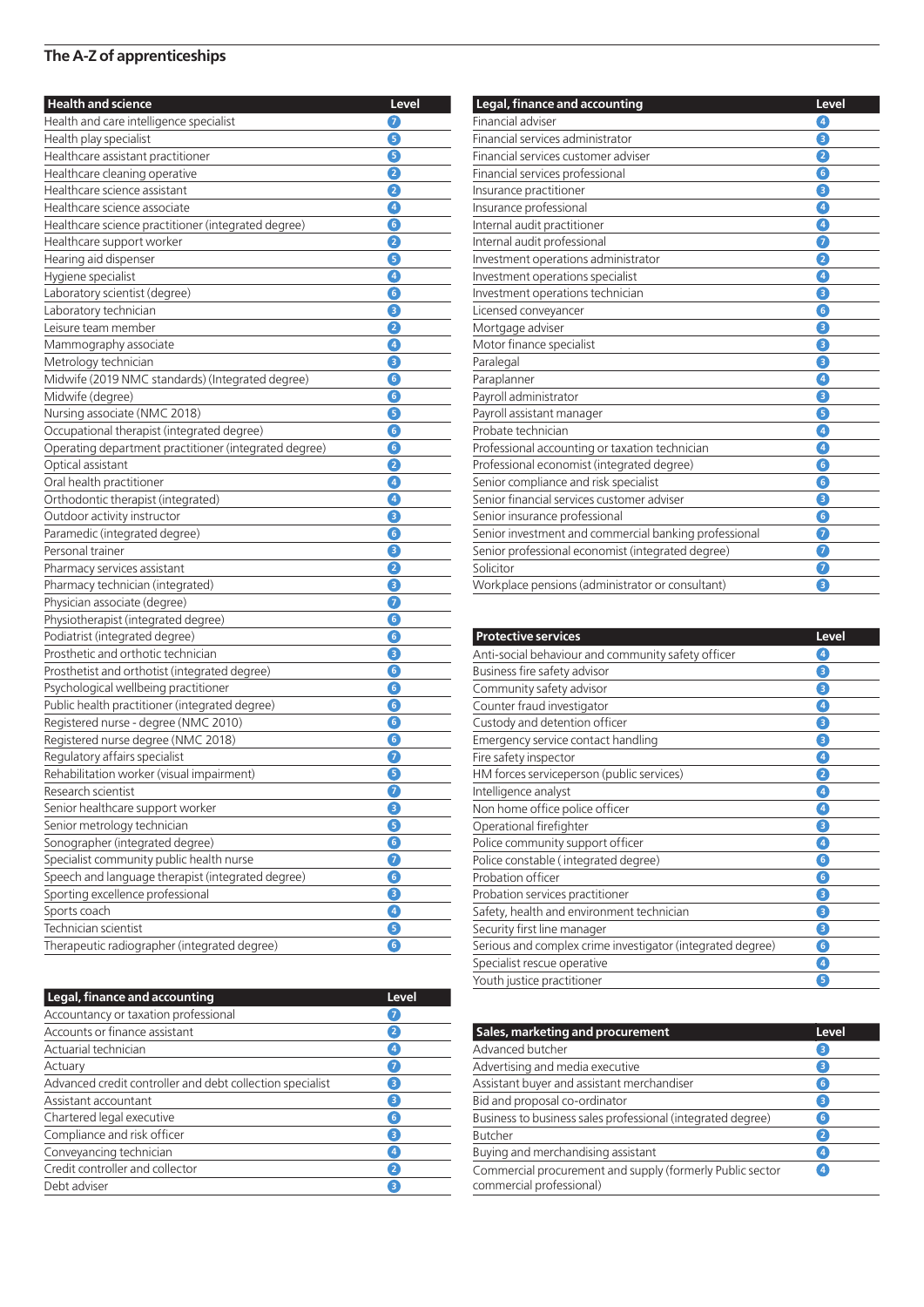| Sales, marketing and procurement              | Level               |
|-----------------------------------------------|---------------------|
| Customer service practitioner                 | 2                   |
| Customer service specialist                   | $\ddot{\mathbf{e}}$ |
| Digital marketer                              | 8                   |
| Digital marketer (integrated degree)          | $\boxed{6}$         |
| Event assistant                               | 0                   |
| Fishmonger                                    | 2                   |
| Fundraiser                                    | €                   |
| Funeral director                              | 8                   |
| Funeral team member                           | 2                   |
| Housing and property management               | Θ                   |
| Housing and property management assistant     | 2                   |
| IT technical salesperson                      | 8                   |
| Junior estate agent                           | 2                   |
| Market research executive                     | $\sqrt{4}$          |
| Marketing assistant                           | 8                   |
| Marketing executive                           | 0                   |
| Marketing manager                             | 6                   |
| Procurement and supply assistant              | 8                   |
| Public relations and communications assistant | 0                   |
| Retail leadership (integrated degree)         | $\boxed{6}$         |
| Retail manager                                | $\boxed{4}$         |
| Retail team leader                            | 8                   |
| Retailer                                      | 0                   |
| Sales executive                               | 4                   |
| Senior housing and property management        | 0                   |
| Trade supplier                                | 2                   |
| Travel consultant                             | 6                   |

| <b>Transport and logistics</b>                           | Level                   |
|----------------------------------------------------------|-------------------------|
| Able seafarer (deck)                                     | 2                       |
| Air traffic controller                                   | 6                       |
| Aviation ground operative                                | 2                       |
| Aviation ground specialist                               | Θ                       |
| Aviation operations manager                              | ◙                       |
| <b>Boatmaster</b>                                        | 8                       |
| Cabin crew                                               | Θ                       |
| Express delivery manager (degree)                        | 6                       |
| Express delivery operative                               | 2                       |
| First officer pilot                                      | 0                       |
| Harbour master                                           | $\overline{\mathbf{6}}$ |
| International freight forwarding specialist              | Θ                       |
| Large goods vehicle (LGV) driver                         | 2                       |
| Marina and boatyard operative                            | ġ                       |
| Marine Pilot                                             | ß                       |
| Network operations                                       | 2                       |
| Passenger transport driver - bus, coach and tram         | 2                       |
| Passenger transport onboard and station team member      | 2                       |
| Passenger transport operations manager                   | 4                       |
| Port marine operations officer                           | $\boxed{4}$             |
| Port operative                                           | 2                       |
| Rail infrastructure operator                             | 2                       |
| Supply chain leadership professional (integrated degree) | G                       |
| Supply chain operator                                    | 2                       |
| Supply chain practitioner (fast moving consumer good)    | 8                       |
| (previously Operator Manager)                            |                         |
| Supply chain warehouse operative                         | 2                       |
| <b>Train driver</b>                                      | 3                       |
| Transport planner (integrated degree)                    | 6                       |
| Transport planning technician                            | Θ                       |
| Waste resource operative                                 | 2                       |
| Workboat crewmember                                      | Θ                       |